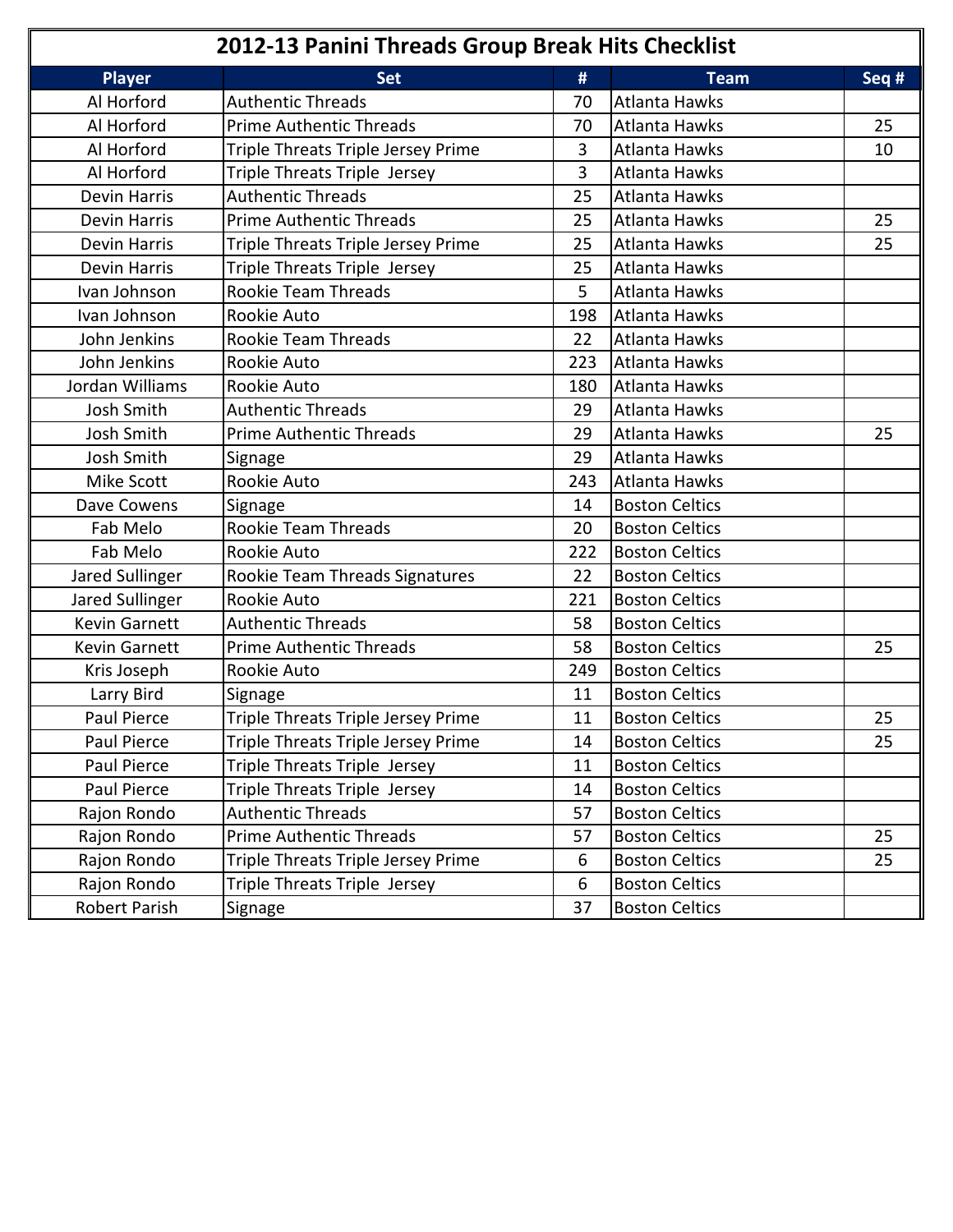| 2012-13 Panini Threads Group Break Hits Checklist |                                       |              |                          |       |
|---------------------------------------------------|---------------------------------------|--------------|--------------------------|-------|
| <b>Player</b>                                     | <b>Set</b>                            | #            | <b>Team</b>              | Seq # |
| <b>Brook Lopez</b>                                | <b>Authentic Threads</b>              | 37           | <b>Brooklyn Nets</b>     |       |
| <b>Brook Lopez</b>                                | <b>Prime Authentic Threads</b>        | 37           | <b>Brooklyn Nets</b>     | 25    |
| <b>Brook Lopez</b>                                | Triple Threats Triple Jersey Prime    | $\mathbf{1}$ | <b>Brooklyn Nets</b>     | 25    |
| <b>Brook Lopez</b>                                | Signage                               | 41           | <b>Brooklyn Nets</b>     |       |
| <b>Brook Lopez</b>                                | Triple Threats Triple Jersey          | $\mathbf{1}$ | <b>Brooklyn Nets</b>     |       |
| Deron Williams                                    | <b>Private Signings</b>               | $\mathbf{1}$ | New Jersey Nets          |       |
| Deron Williams                                    | <b>Authentic Threads</b>              | 39           | <b>Brooklyn Nets</b>     |       |
| Deron Williams                                    | <b>Prime Authentic Threads</b>        | 39           | <b>Brooklyn Nets</b>     | 25    |
| Deron Williams                                    | Triple Threats Triple Jersey Prime    | 6            | <b>Brooklyn Nets</b>     | 25    |
| Deron Williams                                    | Triple Threats Triple Jersey Prime    | 18           | <b>Brooklyn Nets</b>     | 25    |
| Deron Williams                                    | Triple Threats Triple Jersey          | 6            | <b>Brooklyn Nets</b>     |       |
| Deron Williams                                    | Triple Threats Triple Jersey          | 18           | <b>Brooklyn Nets</b>     |       |
| Joe Johnson                                       | <b>Authentic Threads</b>              | 13           | <b>Brooklyn Nets</b>     |       |
| Joe Johnson                                       | <b>Prime Authentic Threads</b>        | 13           | <b>Brooklyn Nets</b>     | 25    |
| Kenny Anderson                                    | <b>Authentic Threads</b>              | 59           | New Jersey Nets          |       |
| Kenny Anderson                                    | <b>Prime Authentic Threads</b>        | 59           | New Jersey Nets          | 25    |
| <b>Kris Humphries</b>                             | <b>Authentic Threads</b>              | 38           | <b>Brooklyn Nets</b>     |       |
| Kris Humphries                                    | <b>Prime Authentic Threads</b>        | 38           | <b>Brooklyn Nets</b>     | 25    |
| <b>MarShon Brooks</b>                             | <b>Authentic Threads</b>              | 74           | <b>Brooklyn Nets</b>     |       |
| <b>MarShon Brooks</b>                             | <b>Prime Authentic Threads</b>        | 74           | <b>Brooklyn Nets</b>     | 25    |
| <b>MarShon Brooks</b>                             | Triple Threats Triple Jersey Prime    | 20           | <b>Brooklyn Nets</b>     | 25    |
| <b>MarShon Brooks</b>                             | Rookie Auto                           | 171          | <b>Brooklyn Nets</b>     |       |
| <b>MarShon Brooks</b>                             | Triple Threats Triple Jersey          | 20           | <b>Brooklyn Nets</b>     |       |
| Tornike Shengelia                                 | Rookie Auto                           | 250          | <b>Brooklyn Nets</b>     |       |
| Tyshawn Taylor                                    | Rookie Auto                           | 241          | <b>Brooklyn Nets</b>     |       |
| Ben Gordon                                        | Triple Threats Triple Jersey Prime    | 4            | <b>Charlotte Bobcats</b> | 25    |
| Ben Gordon                                        | Triple Threats Triple Jersey Prime    | 15           | <b>Charlotte Bobcats</b> | 25    |
| Ben Gordon                                        | Signage                               | 34           | <b>Charlotte Bobcats</b> |       |
| Ben Gordon                                        | Triple Threats Triple Jersey          | 4            | <b>Charlotte Bobcats</b> |       |
| Ben Gordon                                        | Triple Threats Triple Jersey          | 15           | Charlotte Bobcats        |       |
| <b>Bismack Biyombo</b>                            | Rookie Team Threads                   | 6            | <b>Charlotte Bobcats</b> |       |
| <b>Bismack Biyombo</b>                            | Rookie Auto                           | 156          | <b>Charlotte Bobcats</b> |       |
| Brendan Haywood                                   | Triple Threats Triple Jersey Prime    | 23           | <b>Charlotte Bobcats</b> | 25    |
| Brendan Haywood                                   | Triple Threats Triple Jersey          | 23           | <b>Charlotte Bobcats</b> |       |
| Jeff Taylor                                       | Rookie Auto                           | 231          | <b>Charlotte Bobcats</b> |       |
| Kemba Walker                                      | Rookie Team Threads                   | 1            | <b>Charlotte Bobcats</b> |       |
| Kemba Walker                                      | Rookie Auto                           | 158          | <b>Charlotte Bobcats</b> |       |
| Michael Kidd-Gilchrist                            | <b>Rookie Team Threads Signatures</b> | 19           | Charlotte Bobcats        |       |
| Michael Kidd-Gilchrist                            | Rookie Auto                           | 202          | <b>Charlotte Bobcats</b> |       |
| <b>Tyrus Thomas</b>                               | <b>Authentic Threads</b>              | 14           | <b>Charlotte Bobcats</b> |       |
| <b>Tyrus Thomas</b>                               | <b>Prime Authentic Threads</b>        | 14           | <b>Charlotte Bobcats</b> | 25    |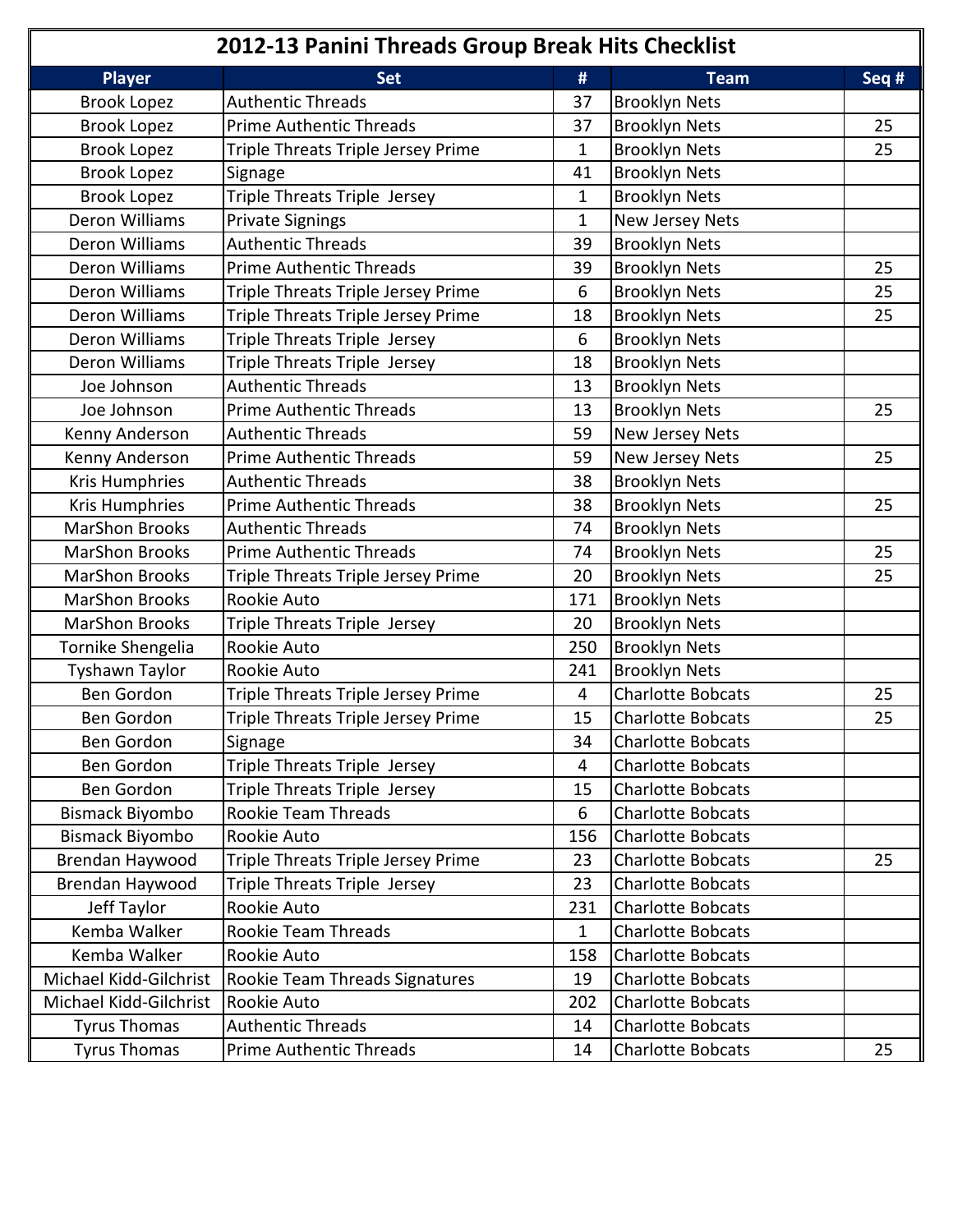| 2012-13 Panini Threads Group Break Hits Checklist |                                    |                |                            |       |
|---------------------------------------------------|------------------------------------|----------------|----------------------------|-------|
| <b>Player</b>                                     | <b>Set</b>                         | #              | <b>Team</b>                | Seq # |
| Artis Gilmore                                     | Signage                            | 3              | Chicago Bulls              |       |
| Carlos Boozer                                     | Triple Threats Triple Jersey Prime | 10             | Chicago Bulls              | 25    |
| Carlos Boozer                                     | Signage                            | 38             | Chicago Bulls              |       |
| Carlos Boozer                                     | Triple Threats Triple Jersey       | 10             | Chicago Bulls              |       |
| <b>Derrick Rose</b>                               | <b>Authentic Threads</b>           | 48             | Chicago Bulls              |       |
| <b>Derrick Rose</b>                               | <b>Prime Authentic Threads</b>     | 48             | Chicago Bulls              | 25    |
| <b>Derrick Rose</b>                               | Triple Threats Triple Jersey Prime | 18             | Chicago Bulls              | 25    |
| <b>Derrick Rose</b>                               | Triple Threats Triple Jersey       | 18             | Chicago Bulls              |       |
| Jimmy Butler                                      | Rookie Auto                        | 176            | Chicago Bulls              |       |
| Joakim Noah                                       | <b>Authentic Threads</b>           | 61             | Chicago Bulls              |       |
| Joakim Noah                                       | <b>Prime Authentic Threads</b>     | 61             | Chicago Bulls              | 25    |
| Luol Deng                                         | <b>Authentic Threads</b>           | 19             | Chicago Bulls              |       |
| Luol Deng                                         | <b>Prime Authentic Threads</b>     | 19             | Chicago Bulls              | 25    |
| Luol Deng                                         | Triple Threats Triple Jersey Prime | 12             | Chicago Bulls              | 25    |
| Luol Deng                                         | Triple Threats Triple Jersey       | 12             | Chicago Bulls              |       |
| Marquis Teague                                    | Rookie Team Threads                | 23             | Chicago Bulls              |       |
| Marquis Teague                                    | Rookie Auto                        | 229            | Chicago Bulls              |       |
| <b>Richard Hamilton</b>                           | Triple Threats Triple Jersey Prime | 15             | Chicago Bulls              | 25    |
| <b>Richard Hamilton</b>                           | Triple Threats Triple Jersey       | 15             | Chicago Bulls              |       |
| Taj Gibson                                        | <b>Authentic Threads</b>           | 18             | Chicago Bulls              |       |
| Taj Gibson                                        | <b>Prime Authentic Threads</b>     | 18             | <b>Chicago Bulls</b>       | 25    |
| Anderson Varejao                                  | <b>Authentic Threads</b>           | 5              | <b>Cleveland Cavaliers</b> |       |
| Anderson Varejao                                  | <b>Prime Authentic Threads</b>     | 5              | <b>Cleveland Cavaliers</b> | 25    |
| Antawn Jamison                                    | <b>Private Signings</b>            | $\overline{2}$ | <b>Cleveland Cavaliers</b> |       |
| <b>Dion Waiters</b>                               | Rookie Team Threads Signatures     | 25             | <b>Cleveland Cavaliers</b> |       |
| <b>Dion Waiters</b>                               | Rookie Auto                        | 204            | <b>Cleveland Cavaliers</b> |       |
| Jon Leuer                                         | Rookie Auto                        | 184            | <b>Cleveland Cavaliers</b> |       |
| Kyrie Irving                                      | <b>Authentic Threads</b>           | 72             | <b>Cleveland Cavaliers</b> |       |
| Kyrie Irving                                      | <b>Prime Authentic Threads</b>     | 72             | <b>Cleveland Cavaliers</b> | 25    |
| Kyrie Irving                                      | Rookie Team Threads Signatures     | 1              | <b>Cleveland Cavaliers</b> |       |
| Kyrie Irving                                      | Rookie Auto                        | 151            | <b>Cleveland Cavaliers</b> |       |
| Tristan Thompson                                  | Rookie Team Threads Signatures     | 9              | <b>Cleveland Cavaliers</b> |       |
| <b>Tristan Thompson</b>                           | Rookie Auto                        | 154            | <b>Cleveland Cavaliers</b> |       |
| Tyler Zeller                                      | Rookie Team Threads                | 17             | <b>Cleveland Cavaliers</b> |       |
| Tyler Zeller                                      | Rookie Auto                        | 217            | <b>Cleveland Cavaliers</b> |       |
| World B. Free                                     | Signage                            | 20             | <b>Cleveland Cavaliers</b> |       |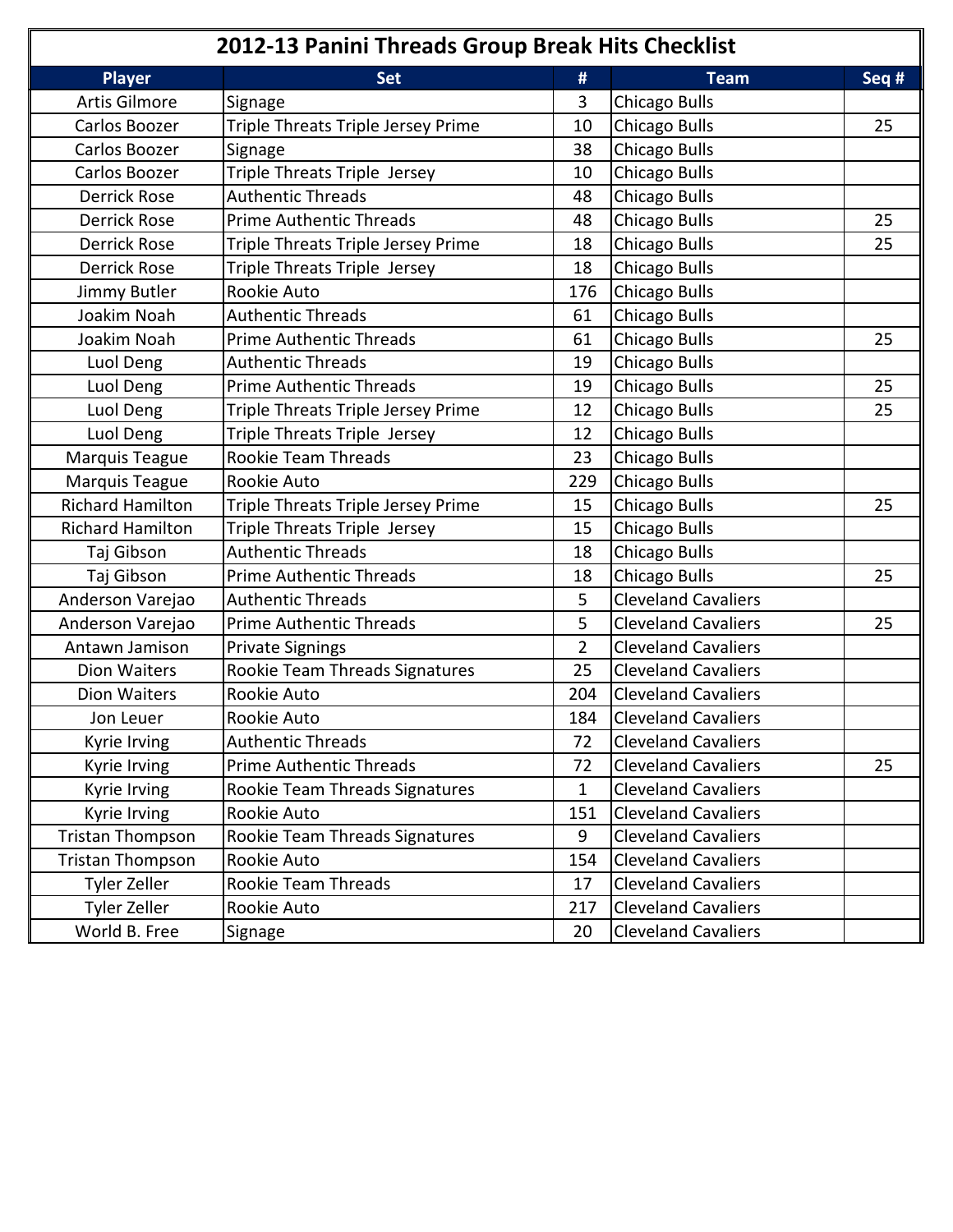| 2012-13 Panini Threads Group Break Hits Checklist |                                    |                  |                         |         |
|---------------------------------------------------|------------------------------------|------------------|-------------------------|---------|
| <b>Player</b>                                     | <b>Set</b>                         | #                | <b>Team</b>             | Seq $#$ |
| <b>Bernard James</b>                              | Rookie Auto                        | 233              | <b>Dallas Mavericks</b> |         |
| Chris Kaman                                       | <b>Authentic Threads</b>           | 55               | <b>Dallas Mavericks</b> |         |
| Chris Kaman                                       | <b>Prime Authentic Threads</b>     | 55               | <b>Dallas Mavericks</b> | 25      |
| Chris Kaman                                       | Triple Threats Triple Jersey Prime | 22               | <b>Dallas Mavericks</b> | 25      |
| Chris Kaman                                       | Triple Threats Triple Jersey       | 22               | <b>Dallas Mavericks</b> |         |
| Darren Collison                                   | <b>Team Threads Signatures</b>     | 15               | <b>Dallas Mavericks</b> |         |
| Dirk Nowitzki                                     | <b>Authentic Threads</b>           | 22               | <b>Dallas Mavericks</b> |         |
| Dirk Nowitzki                                     | <b>Prime Authentic Threads</b>     | 22               | <b>Dallas Mavericks</b> | 20      |
| Dirk Nowitzki                                     | Triple Threats Triple Jersey Prime | 14               | <b>Dallas Mavericks</b> | 25      |
| Dirk Nowitzki                                     | Triple Threats Triple Jersey       | 14               | <b>Dallas Mavericks</b> |         |
| <b>Elton Brand</b>                                | <b>Authentic Threads</b>           | 65               | <b>Dallas Mavericks</b> |         |
| <b>Elton Brand</b>                                | <b>Prime Authentic Threads</b>     | 65               | <b>Dallas Mavericks</b> | 25      |
| <b>Elton Brand</b>                                | Triple Threats Triple Jersey Prime | 22               | <b>Dallas Mavericks</b> | 25      |
| <b>Elton Brand</b>                                | Triple Threats Triple Jersey       | 22               | <b>Dallas Mavericks</b> |         |
| Jae Crowder                                       | Rookie Auto                        | 234              | <b>Dallas Mavericks</b> |         |
| Jamal Mashburn                                    | Signage                            | 39               | <b>Dallas Mavericks</b> |         |
| Jared Cunningham                                  | Rookie Auto                        | 224              | <b>Dallas Mavericks</b> |         |
| Michael Finley                                    | Signage                            | 12               | <b>Dallas Mavericks</b> |         |
| O.J. Mayo                                         | <b>Authentic Threads</b>           | 21               | <b>Dallas Mavericks</b> |         |
| O.J. Mayo                                         | <b>Prime Authentic Threads</b>     | 21               | <b>Dallas Mavericks</b> | 25      |
| O.J. Mayo                                         | Triple Threats Triple Jersey Prime | 13               | <b>Dallas Mavericks</b> | 25      |
| O.J. Mayo                                         | Triple Threats Triple Jersey       | 13               | <b>Dallas Mavericks</b> |         |
| Rolando Blackman                                  | Signage                            | 31               | <b>Dallas Mavericks</b> |         |
| <b>Tyson Chandler</b>                             | <b>Private Signings</b>            | 3                | <b>Dallas Mavericks</b> |         |
| <b>Vince Carter</b>                               | Triple Threats Triple Jersey Prime | 14               | <b>Dallas Mavericks</b> | 25      |
| <b>Vince Carter</b>                               | <b>Team Threads Signatures</b>     | 11               | <b>Dallas Mavericks</b> |         |
| Vince Carter                                      | Triple Threats Triple Jersey       | 14               | <b>Dallas Mavericks</b> |         |
| Andre Iguodala                                    | <b>Authentic Threads</b>           | $\overline{7}$   | <b>Denver Nuggets</b>   |         |
| Andre Iguodala                                    | <b>Prime Authentic Threads</b>     | $\overline{7}$   | <b>Denver Nuggets</b>   | 25      |
| Andre Iguodala                                    | Triple Threats Triple Jersey Prime | 12               | <b>Denver Nuggets</b>   | 25      |
| Andre Iguodala                                    | Triple Threats Triple Jersey       | 12               | <b>Denver Nuggets</b>   |         |
| Andre Miller                                      | Triple Threats Triple Jersey Prime | 24               | <b>Denver Nuggets</b>   | 25      |
| Andre Miller                                      | Triple Threats Triple Jersey       | 24               | <b>Denver Nuggets</b>   |         |
| Danilo Gallinari                                  | <b>Team Threads Signatures</b>     | 21               | <b>Denver Nuggets</b>   |         |
| Evan Fournier                                     | Rookie Team Threads                | 21               | <b>Denver Nuggets</b>   |         |
| Evan Fournier                                     | Rookie Auto                        | 220              | <b>Denver Nuggets</b>   |         |
| JaVale McGee                                      | Team Threads Signatures            | 12               | <b>Denver Nuggets</b>   |         |
| Jordan Hamilton                                   | Rookie Auto                        | 172              | <b>Denver Nuggets</b>   |         |
| Kenneth Faried                                    | Rookie Team Threads                | $\overline{2}$   | <b>Denver Nuggets</b>   |         |
| Kenneth Faried                                    | Rookie Auto                        | 169              | <b>Denver Nuggets</b>   |         |
| <b>Quincy Miller</b>                              | Rookie Auto                        | 238              | <b>Denver Nuggets</b>   |         |
| Rudy Fernandez                                    | <b>Authentic Threads</b>           | 69               | <b>Denver Nuggets</b>   |         |
| Rudy Fernandez                                    | <b>Prime Authentic Threads</b>     | 69               | <b>Denver Nuggets</b>   | 25      |
| Ty Lawson                                         | Triple Threats Triple Jersey Prime | $6\phantom{1}6$  | <b>Denver Nuggets</b>   | 25      |
| Ty Lawson                                         | Triple Threats Triple Jersey       | $\boldsymbol{6}$ | <b>Denver Nuggets</b>   |         |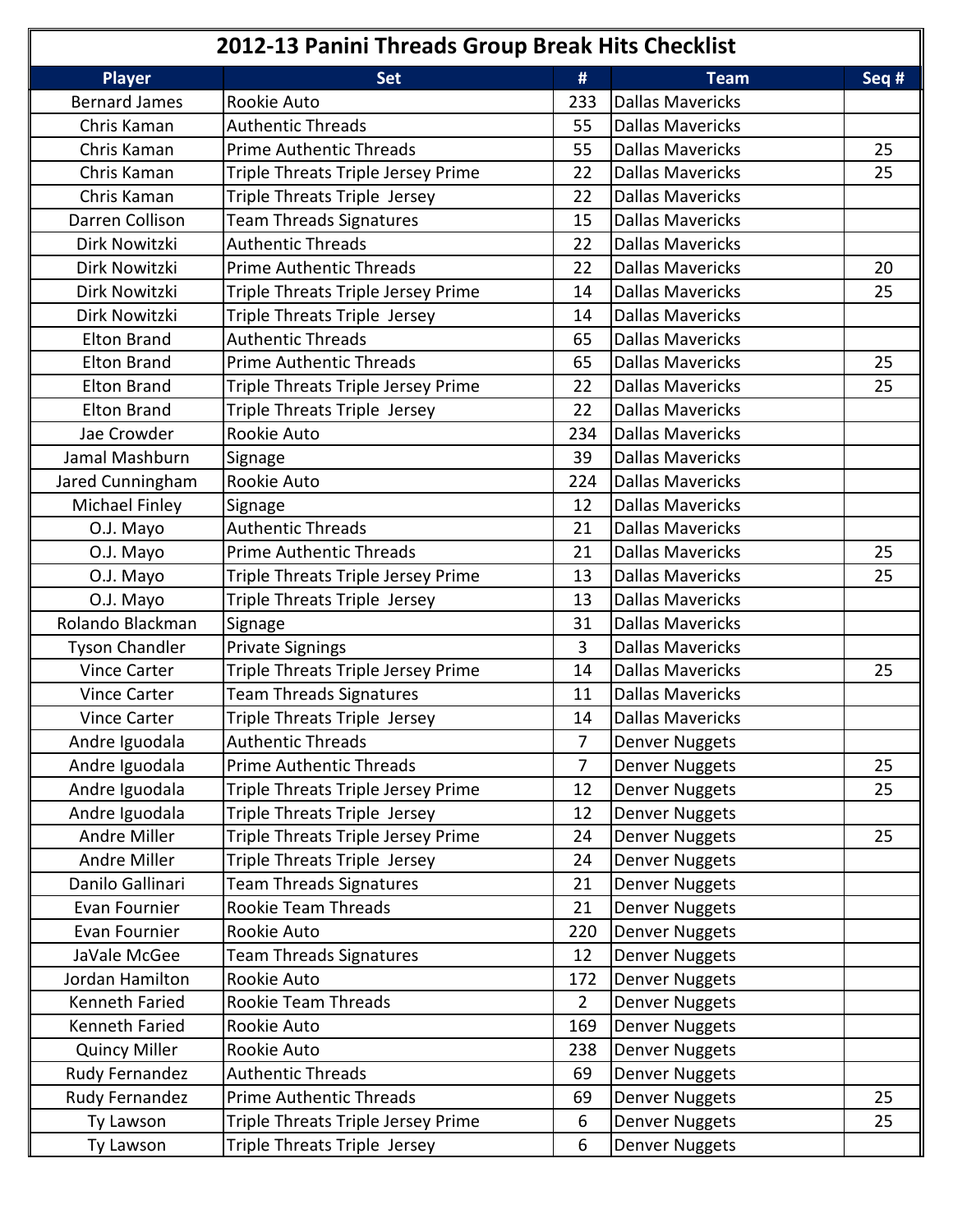| 2012-13 Panini Threads Group Break Hits Checklist |                                       |                |                              |       |
|---------------------------------------------------|---------------------------------------|----------------|------------------------------|-------|
| <b>Player</b>                                     | <b>Set</b>                            | #              | <b>Team</b>                  | Seq # |
| Andre Drummond                                    | <b>Rookie Team Threads Signatures</b> | 23             | <b>Detroit Pistons</b>       |       |
| Andre Drummond                                    | Rookie Auto                           | 209            | <b>Detroit Pistons</b>       |       |
| <b>Brandon Knight</b>                             | <b>Authentic Threads</b>              | 71             | <b>Detroit Pistons</b>       |       |
| <b>Brandon Knight</b>                             | <b>Prime Authentic Threads</b>        | 71             | <b>Detroit Pistons</b>       | 25    |
| <b>Brandon Knight</b>                             | Rookie Team Threads Signatures        | $\overline{2}$ | <b>Detroit Pistons</b>       |       |
| <b>Brandon Knight</b>                             | Rookie Auto                           | 157            | <b>Detroit Pistons</b>       |       |
| <b>Greg Monroe</b>                                | <b>Team Threads Signatures</b>        | 23             | <b>Detroit Pistons</b>       |       |
| <b>Joe Dumars</b>                                 | Signage                               | 23             | <b>Detroit Pistons</b>       |       |
| Kim English                                       | Rookie Auto                           | 244            | <b>Detroit Pistons</b>       |       |
| Tayshaun Prince                                   | <b>Authentic Threads</b>              | 17             | <b>Detroit Pistons</b>       |       |
| Tayshaun Prince                                   | <b>Prime Authentic Threads</b>        | 17             | <b>Detroit Pistons</b>       | 25    |
| Tayshaun Prince                                   | Signage                               | 35             | <b>Detroit Pistons</b>       |       |
| Andrew Bogut                                      | <b>Team Threads Signatures</b>        | 16             | <b>Golden State Warriors</b> |       |
| <b>Charles Jenkins</b>                            | Rookie Auto                           | 187            | <b>Golden State Warriors</b> |       |
| Chris Mullin                                      | Signage                               | 19             | <b>Golden State Warriors</b> |       |
| David Lee                                         | <b>Authentic Threads</b>              | 30             | <b>Golden State Warriors</b> |       |
| David Lee                                         | <b>Prime Authentic Threads</b>        | 30             | <b>Golden State Warriors</b> | 25    |
| David Lee                                         | Triple Threats Triple Jersey Prime    | 9              | <b>Golden State Warriors</b> | 25    |
| David Lee                                         | Triple Threats Triple Jersey          | 9              | <b>Golden State Warriors</b> |       |
| Draymond Green                                    | Rookie Auto                           | 235            | <b>Golden State Warriors</b> |       |
| Festus Ezeli                                      | Rookie Auto                           | 230            | <b>Golden State Warriors</b> |       |
| <b>Harrison Barnes</b>                            | Rookie Team Threads Signatures        | 15             | <b>Golden State Warriors</b> |       |
| <b>Harrison Barnes</b>                            | Rookie Auto                           | 207            | <b>Golden State Warriors</b> |       |
| Jeremy Tyler                                      | Rookie Auto                           | 183            | <b>Golden State Warriors</b> |       |
| Klay Thompson                                     | Rookie Team Threads Signatures        | 5              | <b>Golden State Warriors</b> |       |
| Klay Thompson                                     | Rookie Auto                           | 159            | <b>Golden State Warriors</b> |       |
| <b>Monta Ellis</b>                                | <b>Private Signings</b>               | $\overline{4}$ | <b>Golden State Warriors</b> |       |
| <b>Stephen Curry</b>                              | Signage                               | $\overline{4}$ | <b>Golden State Warriors</b> |       |
| <b>Stephen Curry</b>                              | <b>Team Threads Signatures</b>        | 6              | <b>Golden State Warriors</b> |       |
| Tim Hardaway                                      | Signage                               | 42             | <b>Golden State Warriors</b> |       |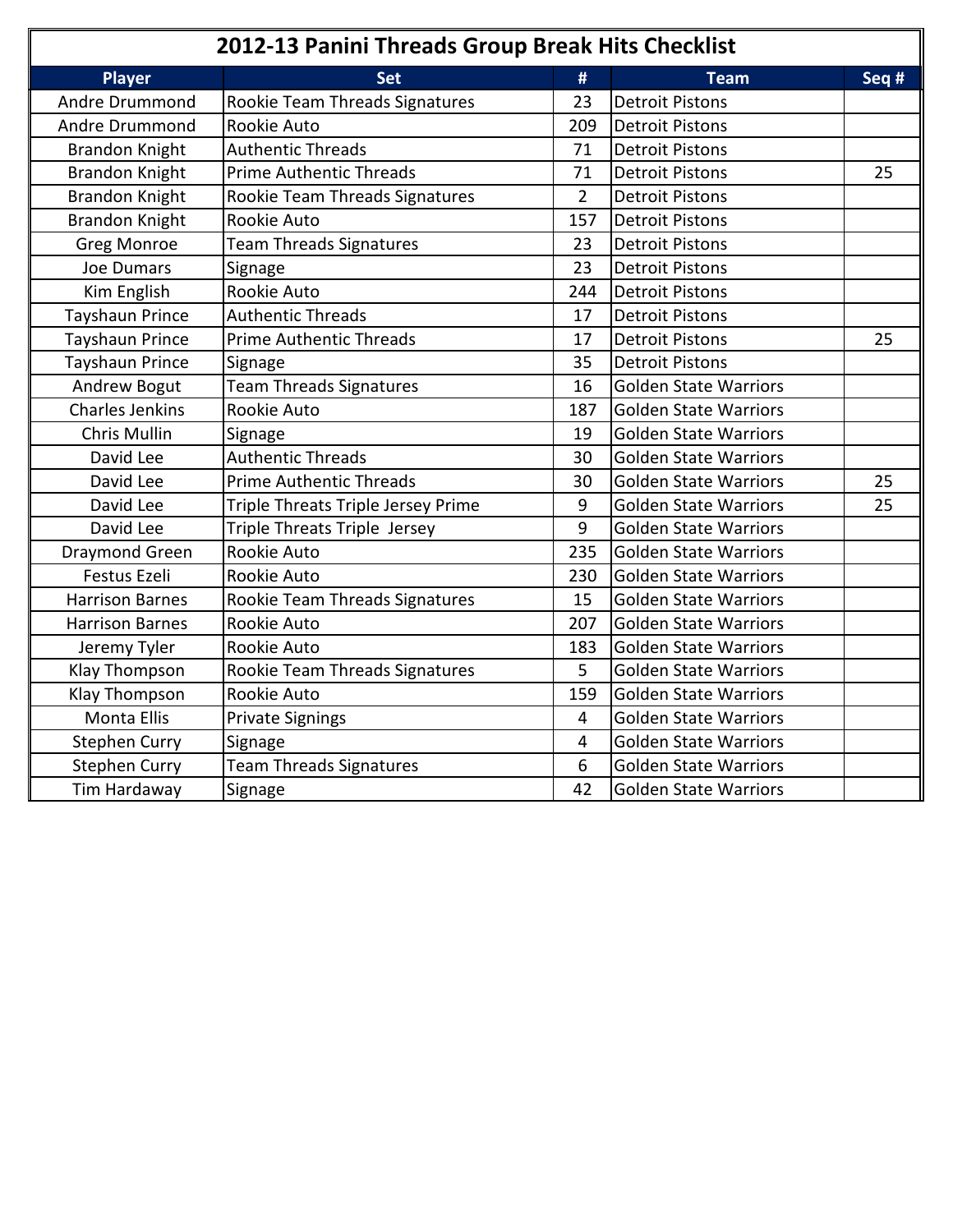| 2012-13 Panini Threads Group Break Hits Checklist |                                    |                |                        |       |
|---------------------------------------------------|------------------------------------|----------------|------------------------|-------|
| <b>Player</b>                                     | <b>Set</b>                         | #              | <b>Team</b>            | Seq # |
| <b>Chandler Parsons</b>                           | Rookie Team Threads Signatures     | 7              | <b>Houston Rockets</b> |       |
| <b>Chandler Parsons</b>                           | Rookie Auto                        | 182            | <b>Houston Rockets</b> |       |
| Elvin Hayes                                       | Signage                            | 26             | <b>Houston Rockets</b> |       |
| <b>E'Twaun Moore</b>                              | Rookie Auto                        | 196            | <b>Houston Rockets</b> |       |
| JaJuan Johnson                                    | Rookie Auto                        | 173            | <b>Houston Rockets</b> |       |
| Jeremy Lamb                                       | Rookie Team Threads Signatures     | 20             | <b>Houston Rockets</b> |       |
| Jeremy Lamb                                       | Rookie Auto                        | 212            | <b>Houston Rockets</b> |       |
| Kevin Martin                                      | <b>Authentic Threads</b>           | 10             | <b>Houston Rockets</b> |       |
| Kevin Martin                                      | <b>Prime Authentic Threads</b>     | 10             | <b>Houston Rockets</b> | 25    |
| Kevin Martin                                      | Triple Threats Triple Jersey Prime | $\overline{2}$ | <b>Houston Rockets</b> | 25    |
| Kevin Martin                                      | <b>Team Threads Signatures</b>     | 25             | <b>Houston Rockets</b> |       |
| Kevin Martin                                      | Triple Threats Triple Jersey       | $\overline{2}$ | <b>Houston Rockets</b> |       |
| <b>Marcus Morris</b>                              | Rookie Team Threads                | 8              | <b>Houston Rockets</b> |       |
| <b>Marcus Morris</b>                              | Rookie Auto                        | 162            | <b>Houston Rockets</b> |       |
| Royce White                                       | Rookie Team Threads                | 16             | <b>Houston Rockets</b> |       |
| Royce White                                       | Rookie Auto                        | 216            | <b>Houston Rockets</b> |       |
| <b>Terrence Jones</b>                             | Rookie Team Threads                | 18             | <b>Houston Rockets</b> |       |
| <b>Terrence Jones</b>                             | Rookie Auto                        | 218            | <b>Houston Rockets</b> |       |
| D.J. Augustin                                     | <b>Authentic Threads</b>           | 49             | <b>Indiana Pacers</b>  |       |
| D.J. Augustin                                     | <b>Prime Authentic Threads</b>     | 49             | Indiana Pacers         | 25    |
| D.J. Augustin                                     | Triple Threats Triple Jersey Prime | 17             | Indiana Pacers         | 25    |
| D.J. Augustin                                     | Triple Threats Triple Jersey       | 17             | Indiana Pacers         |       |
| Danny Granger                                     | Triple Threats Triple Jersey Prime | $\overline{2}$ | Indiana Pacers         | 25    |
| Danny Granger                                     | Triple Threats Triple Jersey Prime | 11             | Indiana Pacers         | 25    |
| Danny Granger                                     | Triple Threats Triple Jersey       | $\overline{2}$ | Indiana Pacers         |       |
| Danny Granger                                     | Triple Threats Triple Jersey       | 11             | Indiana Pacers         |       |
| David West                                        | <b>Authentic Threads</b>           | 64             | Indiana Pacers         |       |
| David West                                        | Prime Authentic Threads            | 64             | Indiana Pacers         | 25    |
| George Hill                                       | <b>Authentic Threads</b>           | 16             | Indiana Pacers         |       |
| George Hill                                       | <b>Prime Authentic Threads</b>     | 16             | <b>Indiana Pacers</b>  | 25    |
| Miles Plumlee                                     | Rookie Auto                        | 226            | Indiana Pacers         |       |
| Orlando Johnson                                   | Rookie Auto                        | 236            | Indiana Pacers         |       |
| Roy Hibbert                                       | Signage                            | 32             | Indiana Pacers         |       |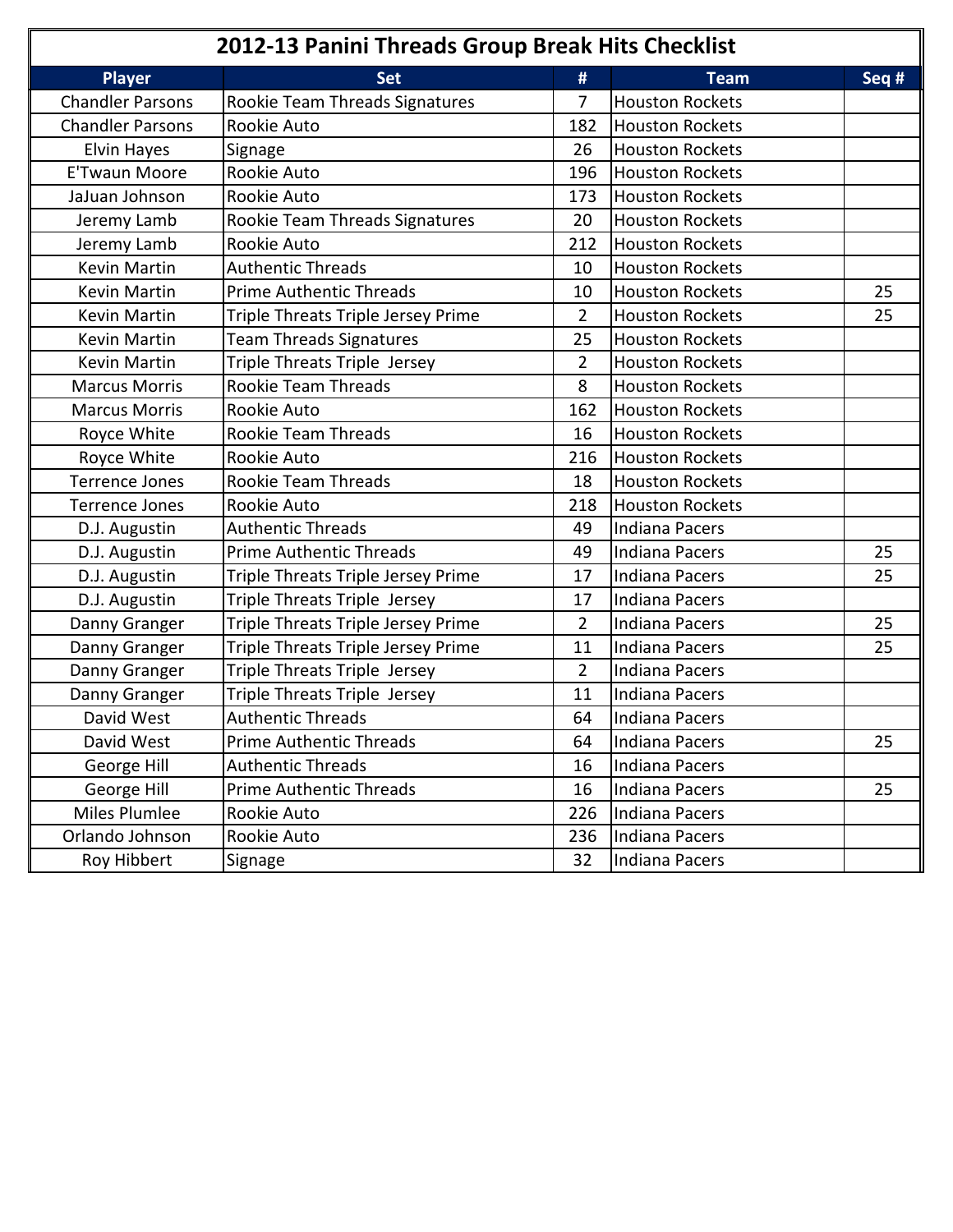|                         | 2012-13 Panini Threads Group Break Hits Checklist |                |                      |       |
|-------------------------|---------------------------------------------------|----------------|----------------------|-------|
| <b>Player</b>           | <b>Set</b>                                        | #              | <b>Team</b>          | Seq # |
| <b>Blake Griffin</b>    | Triple Threats Triple Jersey Prime                | 9              | Los Angeles Clippers | 25    |
| <b>Blake Griffin</b>    | Signage                                           | 8              | Los Angeles Clippers |       |
| <b>Blake Griffin</b>    | Triple Threats Triple Jersey                      | 9              | Los Angeles Clippers |       |
| Caron Butler            | <b>Authentic Threads</b>                          | 28             | Los Angeles Clippers |       |
| Caron Butler            | <b>Prime Authentic Threads</b>                    | 28             | Los Angeles Clippers | 25    |
| Caron Butler            | Triple Threats Triple Jersey Prime                | 12             | Los Angeles Clippers | 25    |
| Caron Butler            | Triple Threats Triple Jersey                      | 12             | Los Angeles Clippers |       |
| Chris Paul              | Triple Threats Triple Jersey Prime                | 18             | Los Angeles Clippers | 25    |
| Chris Paul              | <b>Team Threads Signatures</b>                    | $\overline{7}$ | Los Angeles Clippers |       |
| Chris Paul              | Triple Threats Triple Jersey                      | 18             | Los Angeles Clippers |       |
| <b>Grant Hill</b>       | Signage                                           | 10             | Los Angeles Clippers |       |
| Jamal Crawford          | <b>Authentic Threads</b>                          | 12             | Los Angeles Clippers |       |
| Jamal Crawford          | <b>Prime Authentic Threads</b>                    | 12             | Los Angeles Clippers | 25    |
| <b>Travis Leslie</b>    | Rookie Auto                                       | 190            | Los Angeles Clippers |       |
| <b>Trey Thompkins</b>   | Rookie Auto                                       | 181            | Los Angeles Clippers |       |
| Andrew Bynum            | Signage                                           | 6              | Los Angeles Lakers   |       |
| <b>Andrew Goudelock</b> | Rookie Auto                                       | 189            | Los Angeles Lakers   |       |
| Antawn Jamison          | <b>Authentic Threads</b>                          | 6              | Los Angeles Lakers   |       |
| Antawn Jamison          | <b>Prime Authentic Threads</b>                    | 6              | Los Angeles Lakers   | 25    |
| Clyde Lovellette        | Signage                                           | 33             | Minneapolis Lakers   |       |
| <b>Darius Morris</b>    | Rookie Auto                                       | 185            | Los Angeles Lakers   |       |
| Dwight Howard           | <b>Authentic Threads</b>                          | 68             | Los Angeles Lakers   |       |
| Dwight Howard           | <b>Prime Authentic Threads</b>                    | 68             | Los Angeles Lakers   | 25    |
| Dwight Howard           | Triple Threats Triple Jersey Prime                | $\mathbf{1}$   | Los Angeles Lakers   | 25    |
| Dwight Howard           | Triple Threats Triple Jersey Prime                | 21             | Los Angeles Lakers   | 25    |
| Dwight Howard           | Triple Threats Triple Jersey                      | $\mathbf{1}$   | Los Angeles Lakers   |       |
| Dwight Howard           | Triple Threats Triple Jersey                      | 21             | Los Angeles Lakers   |       |
| James Worthy            | Signage                                           | 21             | Los Angeles Lakers   |       |
| Kobe Bryant             | Triple Threats Triple Jersey Prime                | 8              | Los Angeles Lakers   | 25    |
| Kobe Bryant             | Signage                                           | 5              | Los Angeles Lakers   |       |
| Kobe Bryant             | <b>Team Threads Signatures</b>                    | $\overline{2}$ | Los Angeles Lakers   |       |
| Kobe Bryant             | Triple Threats Triple Jersey                      | 8              | Los Angeles Lakers   |       |
| <b>Kurt Rambis</b>      | Signage                                           | 47             | Los Angeles Lakers   |       |
| Magic Johnson           | Signage                                           | 18             | Los Angeles Lakers   |       |
| Pau Gasol               | <b>Authentic Threads</b>                          | 26             | Los Angeles Lakers   |       |
| Pau Gasol               | <b>Prime Authentic Threads</b>                    | 26             | Los Angeles Lakers   | 25    |
| Pau Gasol               | Triple Threats Triple Jersey Prime                | 5              | Los Angeles Lakers   | 25    |
| Pau Gasol               | Triple Threats Triple Jersey Prime                | 8              | Los Angeles Lakers   | 25    |
| Pau Gasol               | Triple Threats Triple Jersey                      | 5              | Los Angeles Lakers   |       |
| Pau Gasol               | Triple Threats Triple Jersey                      | 8              | Los Angeles Lakers   |       |
| <b>Robert Sacre</b>     | Rookie Auto                                       | 232            | Los Angeles Lakers   |       |
| Steve Nash              | Signage                                           | 9              | Los Angeles Lakers   |       |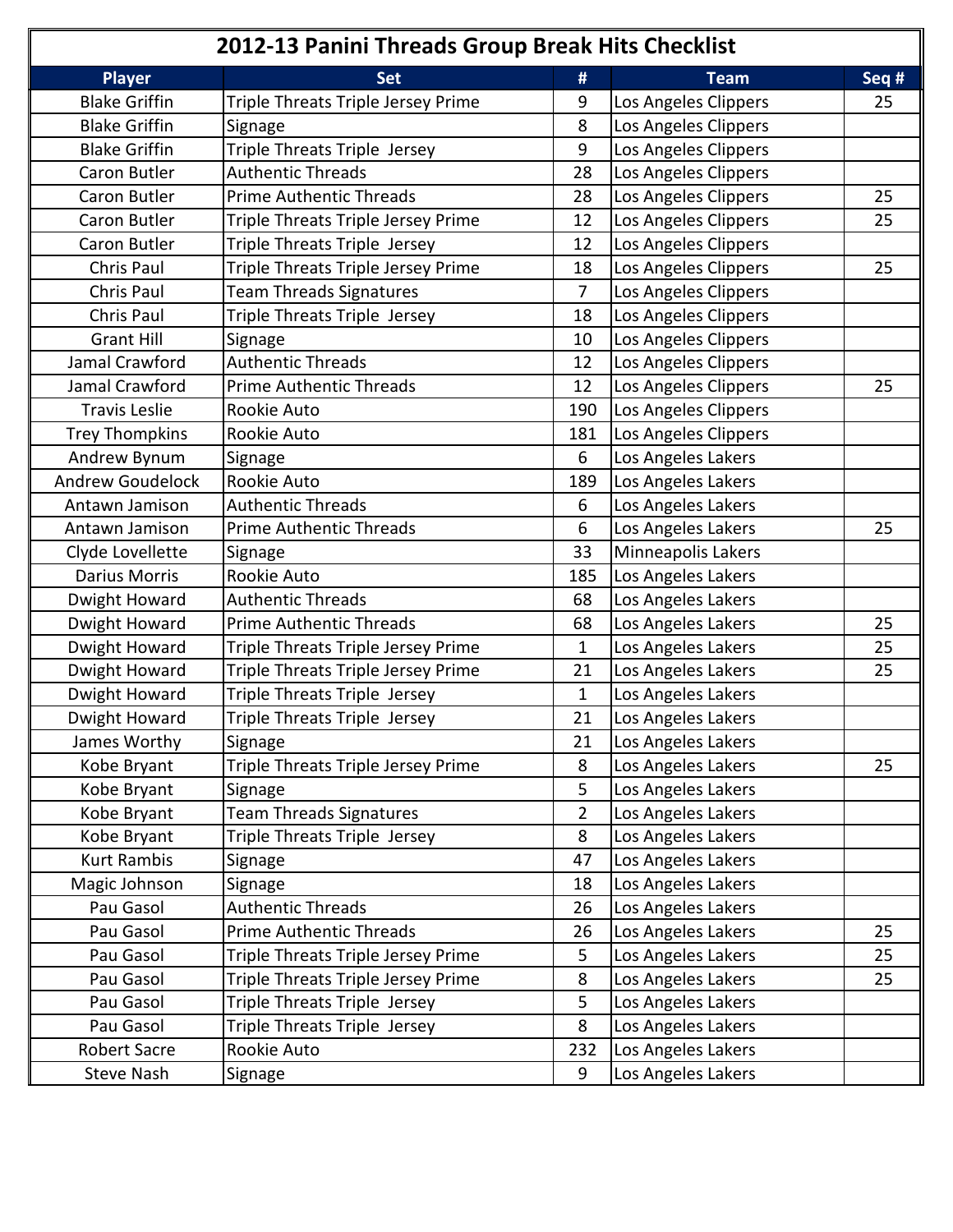| 2012-13 Panini Threads Group Break Hits Checklist |                                    |              |                          |       |
|---------------------------------------------------|------------------------------------|--------------|--------------------------|-------|
| <b>Player</b>                                     | <b>Set</b>                         | #            | <b>Team</b>              | Seq # |
| Josh Selby                                        | Rookie Auto                        | 192          | <b>Memphis Grizzlies</b> |       |
| Marc Gasol                                        | <b>Authentic Threads</b>           | 9            | <b>Memphis Grizzlies</b> |       |
| Marc Gasol                                        | <b>Prime Authentic Threads</b>     | 9            | <b>Memphis Grizzlies</b> | 25    |
| Marc Gasol                                        | Triple Threats Triple Jersey Prime | 3            | <b>Memphis Grizzlies</b> | 10    |
| Marc Gasol                                        | Triple Threats Triple Jersey Prime | 21           | <b>Memphis Grizzlies</b> | 25    |
| Marc Gasol                                        | Triple Threats Triple Jersey       | 3            | <b>Memphis Grizzlies</b> |       |
| <b>Marc Gasol</b>                                 | Triple Threats Triple Jersey       | 21           | <b>Memphis Grizzlies</b> |       |
| Mike Conley                                       | <b>Authentic Threads</b>           | 63           | <b>Memphis Grizzlies</b> |       |
| Mike Conley                                       | <b>Prime Authentic Threads</b>     | 63           | <b>Memphis Grizzlies</b> | 25    |
| Mike Conley                                       | Triple Threats Triple Jersey Prime | 13           | <b>Memphis Grizzlies</b> | 25    |
| Mike Conley                                       | Triple Threats Triple Jersey Prime | 24           | <b>Memphis Grizzlies</b> | 25    |
| Mike Conley                                       | Signage                            | 45           | <b>Memphis Grizzlies</b> |       |
| Mike Conley                                       | Triple Threats Triple Jersey       | 13           | <b>Memphis Grizzlies</b> |       |
| Mike Conley                                       | Triple Threats Triple Jersey       | 24           | <b>Memphis Grizzlies</b> |       |
| Rudy Gay                                          | Triple Threats Triple Jersey Prime | 11           | <b>Memphis Grizzlies</b> | 25    |
| Rudy Gay                                          | Triple Threats Triple Jersey       | 11           | <b>Memphis Grizzlies</b> |       |
| Tony Wroten                                       | Rookie Auto                        | 225          | <b>Memphis Grizzlies</b> |       |
| Wayne Ellington                                   | <b>Authentic Threads</b>           | 46           | <b>Memphis Grizzlies</b> |       |
| Wayne Ellington                                   | <b>Prime Authentic Threads</b>     | 46           | <b>Memphis Grizzlies</b> | 25    |
| Zach Randolph                                     | Triple Threats Triple Jersey Prime | 10           | <b>Memphis Grizzlies</b> | 25    |
| Zach Randolph                                     | Triple Threats Triple Jersey Prime | 17           | <b>Memphis Grizzlies</b> | 25    |
| Zach Randolph                                     | Signage                            | 44           | <b>Memphis Grizzlies</b> |       |
| Zach Randolph                                     | Triple Threats Triple Jersey       | 10           | <b>Memphis Grizzlies</b> |       |
| Zach Randolph                                     | Triple Threats Triple Jersey       | 17           | <b>Memphis Grizzlies</b> |       |
| Chris Bosh                                        | Triple Threats Triple Jersey Prime | 19           | Miami Heat               | 25    |
| Chris Bosh                                        | Triple Threats Triple Jersey       | 19           | Miami Heat               |       |
| Dwyane Wade                                       | Triple Threats Triple Jersey Prime | 19           | Miami Heat               | 25    |
| Dwyane Wade                                       | Triple Threats Triple Jersey       | 19           | Miami Heat               |       |
| LeBron James                                      | <b>Authentic Threads</b>           | 3            | Miami Heat               |       |
| LeBron James                                      | Prime Authentic Threads            | 3            | Miami Heat               | 25    |
| LeBron James                                      | Triple Threats Triple Jersey Prime | 19           | Miami Heat               | 25    |
| LeBron James                                      | Triple Threats Triple Jersey       | 19           | Miami Heat               |       |
| Norris Cole                                       | Rookie Team Threads Signatures     | 13           | Miami Heat               |       |
| Norris Cole                                       | Rookie Auto                        | 174          | Miami Heat               |       |
| Ray Allen                                         | <b>Authentic Threads</b>           | $\mathbf{1}$ | Miami Heat               |       |
| Ray Allen                                         | <b>Prime Authentic Threads</b>     | 1            | Miami Heat               | 25    |
| Ray Allen                                         | <b>Team Threads Signatures</b>     | 19           | Miami Heat               |       |
| <b>Udonis Haslem</b>                              | <b>Authentic Threads</b>           | 54           | Miami Heat               |       |
| <b>Udonis Haslem</b>                              | <b>Prime Authentic Threads</b>     | 54           | Miami Heat               | 20    |
| Doron Lamb                                        | Rookie Auto                        | 242          | Milwaukee Bucks          |       |
| Drew Gooden                                       | <b>Authentic Threads</b>           | 53           | Milwaukee Bucks          |       |
| Drew Gooden                                       | <b>Prime Authentic Threads</b>     | 53           | Milwaukee Bucks          | 10    |
| John Henson                                       | Rookie Team Threads                | 15           | Milwaukee Bucks          |       |
| John Henson                                       | Rookie Auto                        | 214          | Milwaukee Bucks          |       |
| Monta Ellis                                       | Signage                            | 30           | Milwaukee Bucks          |       |
| <b>Tobias Harris</b>                              | Rookie Auto                        | 167          | Milwaukee Bucks          |       |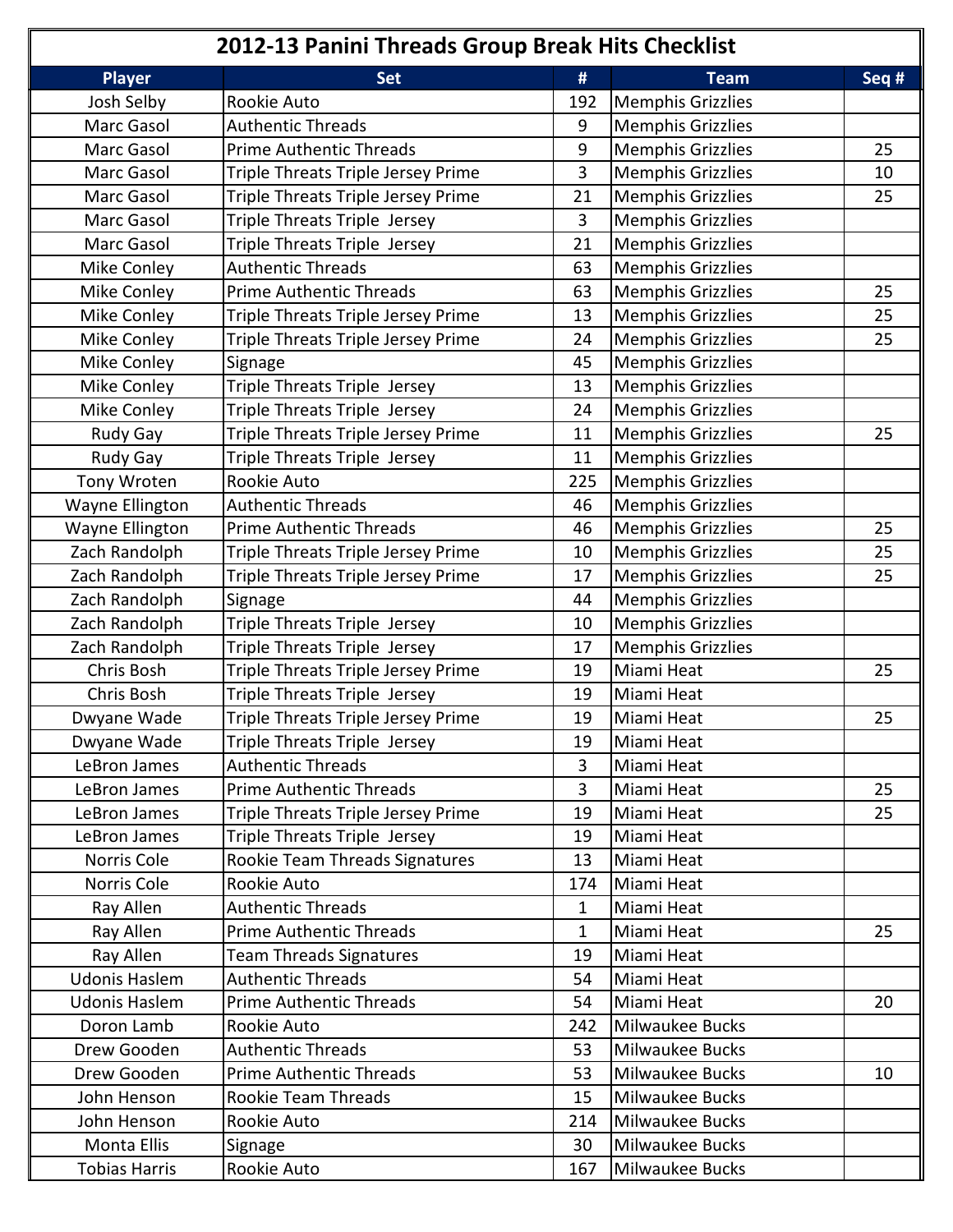| 2012-13 Panini Threads Group Break Hits Checklist |                                    |              |                            |       |
|---------------------------------------------------|------------------------------------|--------------|----------------------------|-------|
| <b>Player</b>                                     | <b>Set</b>                         | #            | <b>Team</b>                | Seq # |
| Chase Budinger                                    | <b>Authentic Threads</b>           | 66           | Minnesota Timberwolves     |       |
| <b>Chase Budinger</b>                             | <b>Prime Authentic Threads</b>     | 66           | Minnesota Timberwolves     | 25    |
| <b>Derrick Williams</b>                           | <b>Authentic Threads</b>           | 73           | Minnesota Timberwolves     |       |
| <b>Derrick Williams</b>                           | <b>Prime Authentic Threads</b>     | 73           | Minnesota Timberwolves     | 25    |
| <b>Derrick Williams</b>                           | Rookie Team Threads Signatures     | 8            | Minnesota Timberwolves     |       |
| <b>Derrick Williams</b>                           | Rookie Auto                        | 152          | Minnesota Timberwolves     |       |
| Greg Stiemsma                                     | Rookie Auto                        | 199          | Minnesota Timberwolves     |       |
| J.J. Barea                                        | Triple Threats Triple Jersey Prime | 4            | Minnesota Timberwolves     | 25    |
| J.J. Barea                                        | Triple Threats Triple Jersey       | 4            | Minnesota Timberwolves     |       |
| Kevin Love                                        | Signage                            | 17           | Minnesota Timberwolves     |       |
| Kevin Love                                        | <b>Team Threads Signatures</b>     | 4            | Minnesota Timberwolves     |       |
| Luke Ridnour                                      | <b>Authentic Threads</b>           | 45           | Minnesota Timberwolves     |       |
| Luke Ridnour                                      | <b>Prime Authentic Threads</b>     | 45           | Minnesota Timberwolves     | 25    |
| Malcolm Lee                                       | Rookie Auto                        | 186          | Minnesota Timberwolves     |       |
| Robbie Hummel                                     | Rookie Auto                        | 206          | Minnesota Timberwolves     |       |
| <b>Anthony Davis</b>                              | Rookie Team Threads Signatures     | 17           | <b>New Orleans Hornets</b> |       |
| <b>Anthony Davis</b>                              | Rookie Auto                        | 201          | <b>New Orleans Hornets</b> |       |
| <b>Austin Rivers</b>                              | Rookie Team Threads Signatures     | 16           | <b>New Orleans Hornets</b> |       |
| <b>Austin Rivers</b>                              | Rookie Auto                        | 210          | <b>New Orleans Hornets</b> |       |
| Darius Miller                                     | Rookie Auto                        | 246          | <b>New Orleans Hornets</b> |       |
| Eric Gordon                                       | <b>Team Threads Signatures</b>     | 24           | <b>New Orleans Hornets</b> |       |
| Lance Thomas                                      | Rookie Auto                        | 200          | <b>New Orleans Hornets</b> |       |
| <b>Allan Houston</b>                              | Signage                            | 40           | New York Knicks            |       |
| Amar'e Stoudemire                                 | <b>Authentic Threads</b>           | 36           | <b>New York Knicks</b>     |       |
| Amar'e Stoudemire                                 | <b>Prime Authentic Threads</b>     | 36           | <b>New York Knicks</b>     | 25    |
| Amar'e Stoudemire                                 | Triple Threats Triple Jersey Prime | 10           | <b>New York Knicks</b>     | 25    |
| Amar'e Stoudemire                                 | Triple Threats Triple Jersey       | 10           | New York Knicks            |       |
| <b>Anthony Mason</b>                              | <b>Authentic Threads</b>           | 44           | <b>New York Knicks</b>     |       |
| Anthony Mason                                     | <b>Prime Authentic Threads</b>     | 44           | New York Knicks            | 25    |
| <b>Baron Davis</b>                                | Triple Threats Triple Jersey Prime | 25           | <b>New York Knicks</b>     | 25    |
| <b>Baron Davis</b>                                | Triple Threats Triple Jersey       | 25           | <b>New York Knicks</b>     |       |
| Iman Shumpert                                     | Rookie Team Threads Signatures     | 6            | New York Knicks            |       |
| Iman Shumpert                                     | Rookie Auto                        | 165          | <b>New York Knicks</b>     |       |
| Jason Kidd                                        | <b>Authentic Threads</b>           | 4            | New York Knicks            |       |
| Jason Kidd                                        | <b>Prime Authentic Threads</b>     | 4            | <b>New York Knicks</b>     | 3     |
| Jason Kidd                                        | Signage                            | 48           | <b>New York Knicks</b>     |       |
| Raymond Felton                                    | Triple Threats Triple Jersey Prime | 24           | <b>New York Knicks</b>     | 25    |
| Raymond Felton                                    | Triple Threats Triple Jersey       | 24           | New York Knicks            |       |
| <b>Tyson Chandler</b>                             | Signage                            | 49           | <b>New York Knicks</b>     |       |
| Willis Reed                                       | Signage                            | $\mathbf{1}$ | New York Knicks            |       |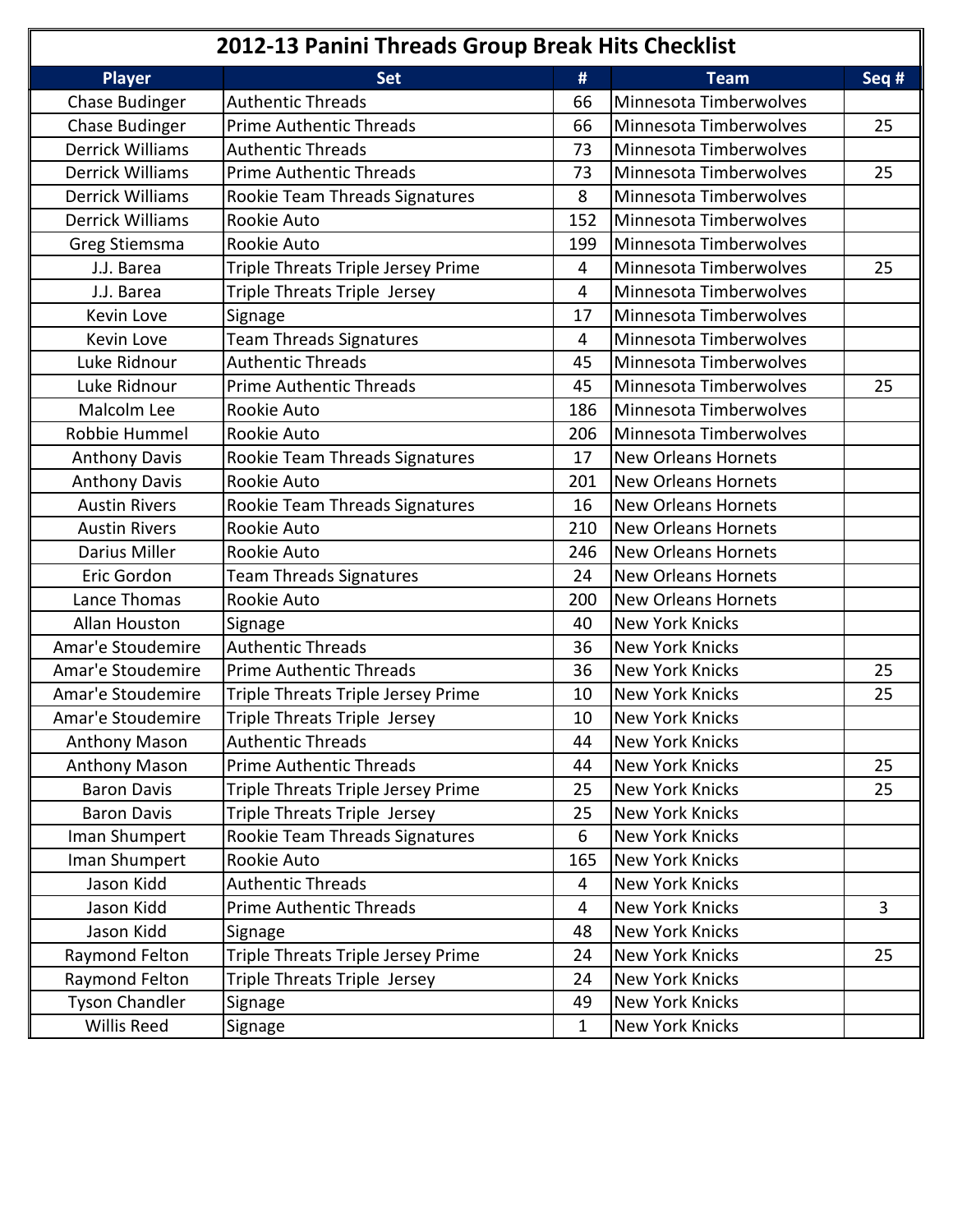| 2012-13 Panini Threads Group Break Hits Checklist |                                    |                |                       |       |
|---------------------------------------------------|------------------------------------|----------------|-----------------------|-------|
| <b>Player</b>                                     | <b>Set</b>                         | #              | <b>Team</b>           | Seq # |
| James Harden                                      | <b>Authentic Threads</b>           | 43             | Oklahoma City Thunder |       |
| James Harden                                      | <b>Prime Authentic Threads</b>     | 43             | Oklahoma City Thunder | 25    |
| James Harden                                      | Triple Threats Triple Jersey Prime | $\overline{7}$ | Oklahoma City Thunder | 25    |
| James Harden                                      | Triple Threats Triple Jersey Prime | 13             | Oklahoma City Thunder | 25    |
| James Harden                                      | <b>Team Threads Signatures</b>     | 1              | Oklahoma City Thunder |       |
| James Harden                                      | Triple Threats Triple Jersey       | 7              | Oklahoma City Thunder |       |
| James Harden                                      | Triple Threats Triple Jersey       | 13             | Oklahoma City Thunder |       |
| Kevin Durant                                      | <b>Authentic Threads</b>           | 50             | Oklahoma City Thunder |       |
| Kevin Durant                                      | <b>Prime Authentic Threads</b>     | 50             | Oklahoma City Thunder | 25    |
| Kevin Durant                                      | Triple Threats Triple Jersey Prime | 7              | Oklahoma City Thunder | 25    |
| <b>Kevin Durant</b>                               | Signage                            | 13             | Oklahoma City Thunder |       |
| Kevin Durant                                      | <b>Team Threads Signatures</b>     | 3              | Oklahoma City Thunder |       |
| Kevin Durant                                      | Triple Threats Triple Jersey       | 7              | Oklahoma City Thunder |       |
| Lenny Wilkens                                     | Signage                            | 28             | Seattle Supersonics   |       |
| <b>Nick Collison</b>                              | <b>Authentic Threads</b>           | 11             | Oklahoma City Thunder |       |
| <b>Nick Collison</b>                              | <b>Prime Authentic Threads</b>     | 11             | Oklahoma City Thunder | 25    |
| Perry Jones                                       | Rookie Team Threads Signatures     | 24             | Oklahoma City Thunder |       |
| Perry Jones                                       | Rookie Auto                        | 228            | Oklahoma City Thunder |       |
| Reggie Jackson                                    | Rookie Team Threads                | 9              | Oklahoma City Thunder |       |
| Reggie Jackson                                    | Rookie Auto                        | 170            | Oklahoma City Thunder |       |
| Russell Westbrook                                 | Triple Threats Triple Jersey Prime | 7              | Oklahoma City Thunder | 25    |
| <b>Russell Westbrook</b>                          | Triple Threats Triple Jersey       | 7              | Oklahoma City Thunder |       |
| <b>Tom Chambers</b>                               | Signage                            | 15             | Seattle Supersonics   |       |
| Andrew Nicholson                                  | <b>Rookie Team Threads</b>         | 19             | <b>Orlando Magic</b>  |       |
| Andrew Nicholson                                  | Rookie Auto                        | 219            | <b>Orlando Magic</b>  |       |
| DeAndre Liggins                                   | Rookie Auto                        | 195            | <b>Orlando Magic</b>  |       |
| Glen Davis                                        | <b>Authentic Threads</b>           | 41             | <b>Orlando Magic</b>  |       |
| Glen Davis                                        | <b>Prime Authentic Threads</b>     | 41             | <b>Orlando Magic</b>  | 25    |
| Hedo Turkoglu                                     | Triple Threats Triple Jersey Prime | 17             | <b>Orlando Magic</b>  | 25    |
| Hedo Turkoglu                                     | Triple Threats Triple Jersey       | 17             | <b>Orlando Magic</b>  |       |
| J.J. Redick                                       | <b>Authentic Threads</b>           | 40             | <b>Orlando Magic</b>  |       |
| J.J. Redick                                       | <b>Prime Authentic Threads</b>     | 40             | <b>Orlando Magic</b>  | 25    |
| J.J. Redick                                       | Triple Threats Triple Jersey Prime | 20             | <b>Orlando Magic</b>  | 25    |
| J.J. Redick                                       | Triple Threats Triple Jersey       | 20             | <b>Orlando Magic</b>  |       |
| Jameer Nelson                                     | <b>Authentic Threads</b>           | 8              | <b>Orlando Magic</b>  |       |
| Jameer Nelson                                     | <b>Prime Authentic Threads</b>     | 8              | <b>Orlando Magic</b>  | 25    |
| Jameer Nelson                                     | Triple Threats Triple Jersey Prime | 25             | <b>Orlando Magic</b>  | 25    |
| Jameer Nelson                                     | Triple Threats Triple Jersey       | 25             | <b>Orlando Magic</b>  |       |
| Justin Harper                                     | Rookie Auto                        | 177            | <b>Orlando Magic</b>  |       |
| Kyle O'Quinn                                      | Rookie Auto                        | 248            | <b>Orlando Magic</b>  |       |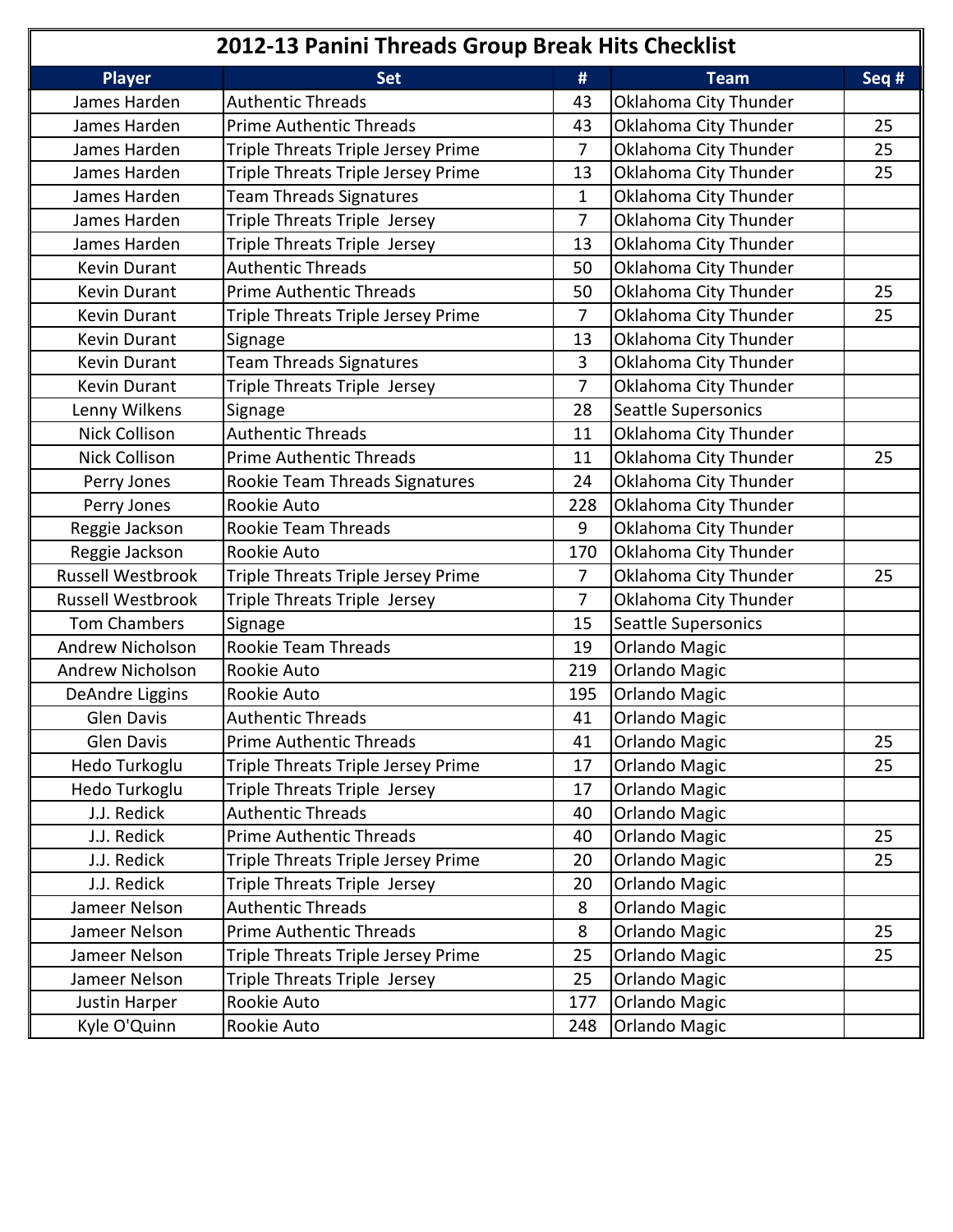| 2012-13 Panini Threads Group Break Hits Checklist |                                    |                |                     |              |
|---------------------------------------------------|------------------------------------|----------------|---------------------|--------------|
| <b>Player</b>                                     | <b>Set</b>                         | #              | <b>Team</b>         | Seq #        |
| Andre Iguodala                                    | Signage                            | 43             | Philadelphia 76ers  |              |
| Andrew Bynum                                      | <b>Authentic Threads</b>           | 67             | Philadelphia 76ers  |              |
| Andrew Bynum                                      | <b>Prime Authentic Threads</b>     | 67             | Philadelphia 76ers  | $\mathbf{1}$ |
| Andrew Bynum                                      | Triple Threats Triple Jersey Prime | 8              | Philadelphia 76ers  | 25           |
| Andrew Bynum                                      | Triple Threats Triple Jersey       | 8              | Philadelphia 76ers  |              |
| <b>Arnett Moultrie</b>                            | Rookie Auto                        | 227            | Philadelphia 76ers  |              |
| Dolph Schayes                                     | Signage                            | 50             | Philadelphia 76ers  |              |
| Dorell Wright                                     | Triple Threats Triple Jersey Prime | 20             | Philadelphia 76ers  | 25           |
| Dorell Wright                                     | Triple Threats Triple Jersey       | 20             | Philadelphia 76ers  |              |
| Evan Turner                                       | <b>Authentic Threads</b>           | 33             | Philadelphia 76ers  |              |
| Evan Turner                                       | <b>Prime Authentic Threads</b>     | 33             | Philadelphia 76ers  | 25           |
| Evan Turner                                       | Triple Threats Triple Jersey Prime | 16             | Philadelphia 76ers  | 25           |
| Evan Turner                                       | <b>Team Threads Signatures</b>     | 17             | Philadelphia 76ers  |              |
| Evan Turner                                       | Triple Threats Triple Jersey       | 16             | Philadelphia 76ers  |              |
| Jrue Holiday                                      | <b>Authentic Threads</b>           | 62             | Philadelphia 76ers  |              |
| Jrue Holiday                                      | <b>Prime Authentic Threads</b>     | 62             | Philadelphia 76ers  | 5            |
| Jrue Holiday                                      | Signage                            | 25             | Philadelphia 76ers  |              |
| Lavoy Allen                                       | Rookie Team Threads                | 11             | Philadelphia 76ers  |              |
| Lavoy Allen                                       | Rookie Auto                        | 193            | Philadelphia 76ers  |              |
| Moe Harkless                                      | Rookie Auto                        | 215            | Philadelphia 76ers  |              |
| Nikola Vucevic                                    | Rookie Auto                        | 164            | Philadelphia 76ers  |              |
| <b>Spencer Hawes</b>                              | Triple Threats Triple Jersey Prime | 22             | Philadelphia 76ers  | 25           |
| <b>Spencer Hawes</b>                              | Triple Threats Triple Jersey       | 22             | Philadelphia 76ers  |              |
| <b>Thaddeus Young</b>                             | <b>Authentic Threads</b>           | 34             | Philadelphia 76ers  |              |
| <b>Thaddeus Young</b>                             | <b>Prime Authentic Threads</b>     | 34             | Philadelphia 76ers  | 25           |
| <b>Cedric Ceballos</b>                            | Signage                            | 27             | <b>Phoenix Suns</b> |              |
| <b>Channing Frye</b>                              | <b>Authentic Threads</b>           | 24             | <b>Phoenix Suns</b> |              |
| <b>Channing Frye</b>                              | <b>Prime Authentic Threads</b>     | 24             | <b>Phoenix Suns</b> | 25           |
| Goran Dragic                                      | Triple Threats Triple Jersey Prime | $\overline{4}$ | <b>Phoenix Suns</b> | 25           |
| Goran Dragic                                      | Triple Threats Triple Jersey       | 4              | <b>Phoenix Suns</b> |              |
| Jermaine O'Neal                                   | Triple Threats Triple Jersey Prime | 21             | <b>Phoenix Suns</b> | 25           |
| Jermaine O'Neal                                   | Triple Threats Triple Jersey       | 21             | <b>Phoenix Suns</b> |              |
| Kendall Marshall                                  | Rookie Team Threads Signatures     | 21             | <b>Phoenix Suns</b> |              |
| Kendall Marshall                                  | Rookie Auto                        | 213            | <b>Phoenix Suns</b> |              |
| Luis Scola                                        | Triple Threats Triple Jersey Prime | 5              | <b>Phoenix Suns</b> | 25           |
| Luis Scola                                        | Triple Threats Triple Jersey       | 5              | <b>Phoenix Suns</b> |              |
| <b>Markieff Morris</b>                            | <b>Authentic Threads</b>           | 75             | <b>Phoenix Suns</b> |              |
| <b>Markieff Morris</b>                            | <b>Prime Authentic Threads</b>     | 75             | <b>Phoenix Suns</b> | 25           |
| <b>Markieff Morris</b>                            | Rookie Team Threads Signatures     | 12             | <b>Phoenix Suns</b> |              |
| <b>Markieff Morris</b>                            | Rookie Auto                        | 161            | <b>Phoenix Suns</b> |              |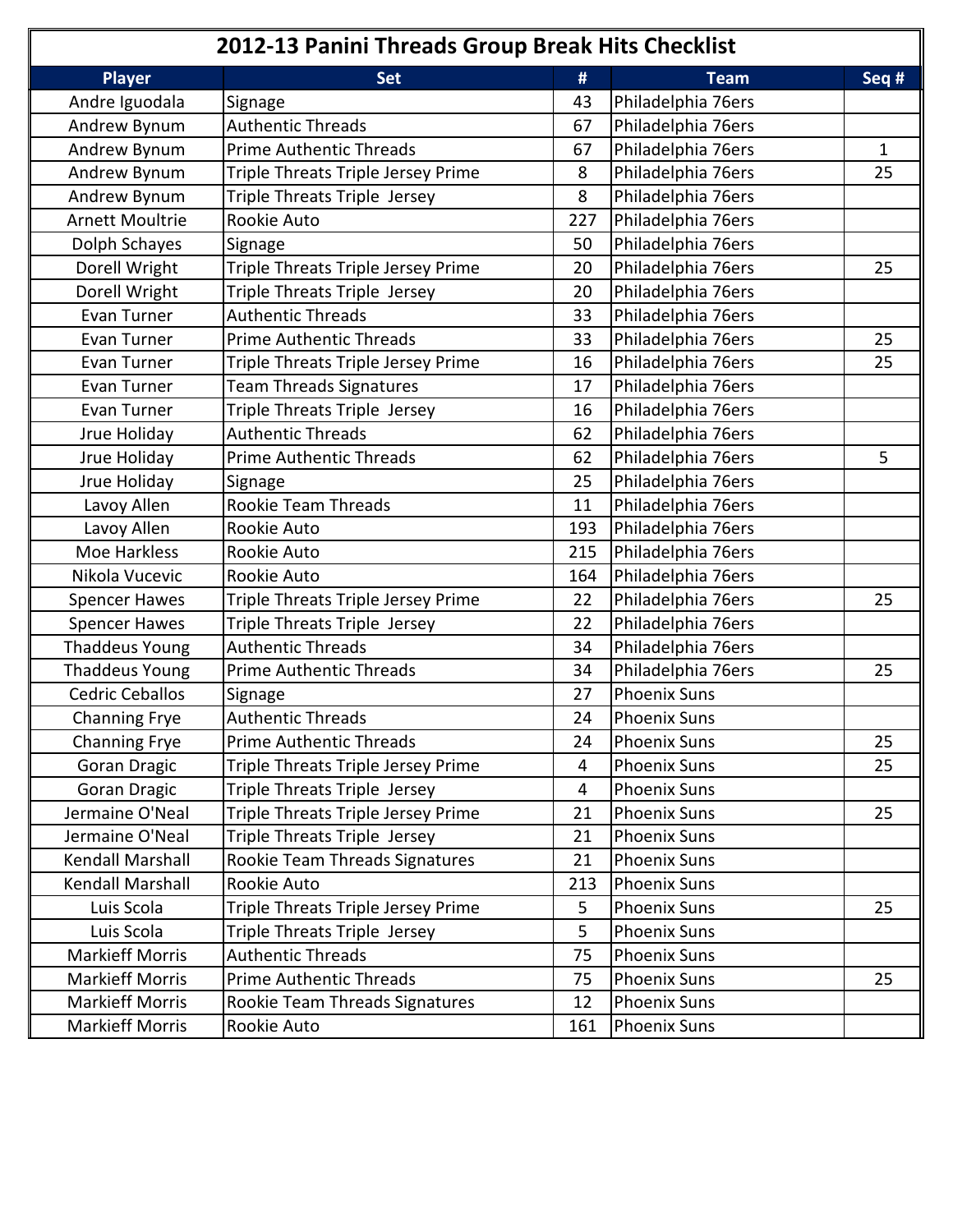|                         | 2012-13 Panini Threads Group Break Hits Checklist |                |                               |       |
|-------------------------|---------------------------------------------------|----------------|-------------------------------|-------|
| <b>Player</b>           | <b>Set</b>                                        | #              | <b>Team</b>                   | Seq # |
| <b>Bill Walton</b>      | Signage                                           | 7              | <b>Portland Trail Blazers</b> |       |
| Damian Lillard          | Rookie Team Threads                               | 12             | <b>Portland Trail Blazers</b> |       |
| LaMarcus Aldridge       | <b>Authentic Threads</b>                          | 42             | <b>Portland Trail Blazers</b> |       |
| LaMarcus Aldridge       | <b>Prime Authentic Threads</b>                    | 42             | <b>Portland Trail Blazers</b> | 25    |
| Meyers Leonard          | Rookie Team Threads                               | 14             | <b>Portland Trail Blazers</b> |       |
| Meyers Leonard          | Rookie Auto                                       | 211            | <b>Portland Trail Blazers</b> |       |
| Nolan Smith             | Rookie Auto                                       | 168            | <b>Portland Trail Blazers</b> |       |
| <b>Wesley Matthews</b>  | Signage                                           | 16             | <b>Portland Trail Blazers</b> |       |
| <b>Will Barton</b>      | Rookie Auto                                       | 240            | <b>Portland Trail Blazers</b> |       |
| <b>DeMarcus Cousins</b> | Triple Threats Triple Jersey Prime                | 9              | Sacramento Kings              | 25    |
| <b>DeMarcus Cousins</b> | Signage                                           | $\overline{2}$ | Sacramento Kings              |       |
| <b>DeMarcus Cousins</b> | Triple Threats Triple Jersey                      | 9              | Sacramento Kings              |       |
| <b>Isaiah Thomas</b>    | Rookie Team Threads Signatures                    | 3              | Sacramento Kings              |       |
| <b>Isaiah Thomas</b>    | Rookie Auto                                       | 197            | Sacramento Kings              |       |
| Jimmer Fredette         | Rookie Team Threads Signatures                    | 11             | Sacramento Kings              |       |
| John Salmons            | <b>Authentic Threads</b>                          | 23             | Sacramento Kings              |       |
| John Salmons            | <b>Prime Authentic Threads</b>                    | 23             | Sacramento Kings              | 25    |
| <b>Marcus Thornton</b>  | <b>Team Threads Signatures</b>                    | 10             | Sacramento Kings              |       |
| <b>Thomas Robinson</b>  | Rookie Team Threads Signatures                    | 14             | Sacramento Kings              |       |
| <b>Thomas Robinson</b>  | <b>Rookie Auto</b>                                | 205            | Sacramento Kings              |       |
| Tyler Honeycutt         | Rookie Auto                                       | 179            | Sacramento Kings              |       |
| Cory Joseph             | Rookie Auto                                       | 175            | San Antonio Spurs             |       |
| David Robinson          | Signage                                           | 24             | San Antonio Spurs             |       |
| Kawhi Leonard           | Rookie Team Threads                               | $\overline{4}$ | San Antonio Spurs             |       |
| Kawhi Leonard           | Rookie Team Threads Signatures                    | 10             | San Antonio Spurs             |       |
| Kawhi Leonard           | Rookie Auto                                       | 163            | San Antonio Spurs             |       |
| Manu Ginobili           | Authentic Threads                                 | 20             | San Antonio Spurs             |       |
| Manu Ginobili           | <b>Prime Authentic Threads</b>                    | 20             | San Antonio Spurs             | 25    |
| Manu Ginobili           | Triple Threats Triple Jersey Prime                | 15             | San Antonio Spurs             | 25    |
| Manu Ginobili           | Triple Threats Triple Jersey                      | 15             | San Antonio Spurs             |       |
| Sean Elliott            | Signage                                           | 36             | San Antonio Spurs             |       |
| Tim Duncan              | <b>Authentic Threads</b>                          | 2              | San Antonio Spurs             |       |
| Tim Duncan              | <b>Prime Authentic Threads</b>                    | $\overline{2}$ | San Antonio Spurs             | 25    |
| Tim Duncan              | Triple Threats Triple Jersey Prime                | 5              | San Antonio Spurs             | 25    |
| Tim Duncan              | Triple Threats Triple Jersey                      | 5              | San Antonio Spurs             |       |
| <b>Tony Parker</b>      | <b>Authentic Threads</b>                          | 47             | San Antonio Spurs             |       |
| <b>Tony Parker</b>      | <b>Prime Authentic Threads</b>                    | 47             | San Antonio Spurs             | 25    |
| <b>Tony Parker</b>      | <b>Team Threads Signatures</b>                    | 8              | San Antonio Spurs             |       |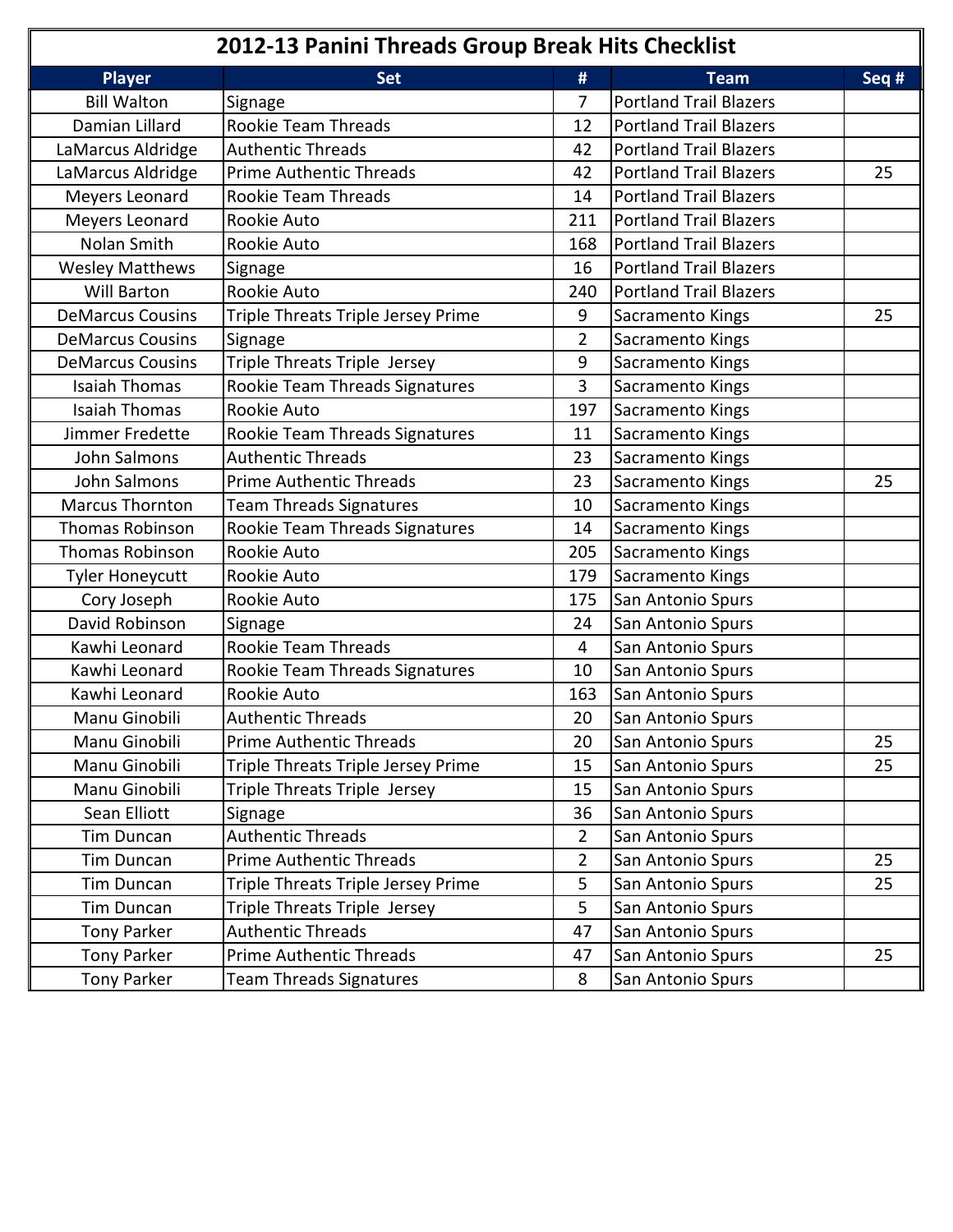| 2012-13 Panini Threads Group Break Hits Checklist |                                    |                |                        |       |  |  |
|---------------------------------------------------|------------------------------------|----------------|------------------------|-------|--|--|
| <b>Player</b>                                     | <b>Set</b>                         | #              | <b>Team</b>            | Seq # |  |  |
| Andrea Bargnani                                   | Triple Threats Triple Jersey Prime | 3              | <b>Toronto Raptors</b> | 10    |  |  |
| Andrea Bargnani                                   | Triple Threats Triple Jersey       | 3              | <b>Toronto Raptors</b> |       |  |  |
| DeMar DeRozan                                     | <b>Authentic Threads</b>           | 31             | <b>Toronto Raptors</b> |       |  |  |
| DeMar DeRozan                                     | <b>Prime Authentic Threads</b>     | 31             | <b>Toronto Raptors</b> | 25    |  |  |
| DeMar DeRozan                                     | Triple Threats Triple Jersey Prime | $\overline{2}$ | <b>Toronto Raptors</b> | 25    |  |  |
| DeMar DeRozan                                     | Triple Threats Triple Jersey       | 2              | <b>Toronto Raptors</b> |       |  |  |
| <b>Ed Davis</b>                                   | Triple Threats Triple Jersey Prime | 23             | <b>Toronto Raptors</b> | 25    |  |  |
| <b>Ed Davis</b>                                   | Triple Threats Triple Jersey       | 23             | <b>Toronto Raptors</b> |       |  |  |
| Jose Calderon                                     | <b>Authentic Threads</b>           | 32             | <b>Toronto Raptors</b> |       |  |  |
| Jose Calderon                                     | <b>Prime Authentic Threads</b>     | 32             | <b>Toronto Raptors</b> | 20    |  |  |
| Kyle Lowry                                        | Signage                            | 46             | <b>Toronto Raptors</b> |       |  |  |
| Landry Fields                                     | <b>Authentic Threads</b>           | 35             | <b>Toronto Raptors</b> |       |  |  |
| Landry Fields                                     | <b>Prime Authentic Threads</b>     | 35             | <b>Toronto Raptors</b> | 25    |  |  |
| Landry Fields                                     | Triple Threats Triple Jersey Prime | 16             | <b>Toronto Raptors</b> | 25    |  |  |
| Landry Fields                                     | <b>Team Threads Signatures</b>     | 18             | <b>Toronto Raptors</b> |       |  |  |
| Landry Fields                                     | Triple Threats Triple Jersey       | 16             | <b>Toronto Raptors</b> |       |  |  |
| <b>Quincy Acy</b>                                 | Rookie Auto                        | 237            | <b>Toronto Raptors</b> |       |  |  |
| <b>Terrence Ross</b>                              | Rookie Team Threads                | 13             | <b>Toronto Raptors</b> |       |  |  |
| <b>Terrence Ross</b>                              | Rookie Auto                        | 208            | <b>Toronto Raptors</b> |       |  |  |
| Al Jefferson                                      | <b>Authentic Threads</b>           | 51             | Utah Jazz              |       |  |  |
| Al Jefferson                                      | <b>Prime Authentic Threads</b>     | 51             | Utah Jazz              | 25    |  |  |
| Al Jefferson                                      | Triple Threats Triple Jersey Prime | $\mathbf{1}$   | Utah Jazz              | 25    |  |  |
| Al Jefferson                                      | Triple Threats Triple Jersey       | 1              | Utah Jazz              |       |  |  |
| <b>Alec Burks</b>                                 | Rookie Auto                        | 160            | Utah Jazz              |       |  |  |
| <b>Derrick Favors</b>                             | <b>Team Threads Signatures</b>     | 13             | Utah Jazz              |       |  |  |
| Enes Kanter                                       | Rookie Team Threads                | 10             | Utah Jazz              |       |  |  |
| Enes Kanter                                       | Rookie Auto                        | 153            | Utah Jazz              |       |  |  |
| Gordon Hayward                                    | Triple Threats Triple Jersey Prime | 16             | Utah Jazz              | 25    |  |  |
| Gordon Hayward                                    | Triple Threats Triple Jersey       | 16             | Utah Jazz              |       |  |  |
| Josh Howard                                       | <b>Authentic Threads</b>           | 52             | Utah Jazz              |       |  |  |
| Josh Howard                                       | <b>Prime Authentic Threads</b>     | 52             | Utah Jazz              | 25    |  |  |
| Kevin Murphy                                      | Rookie Auto                        | 247            | Utah Jazz              |       |  |  |
| Randy Foye                                        | <b>Authentic Threads</b>           | 27             | Utah Jazz              |       |  |  |
| Randy Foye                                        | <b>Prime Authentic Threads</b>     | 27             | Utah Jazz              | 25    |  |  |